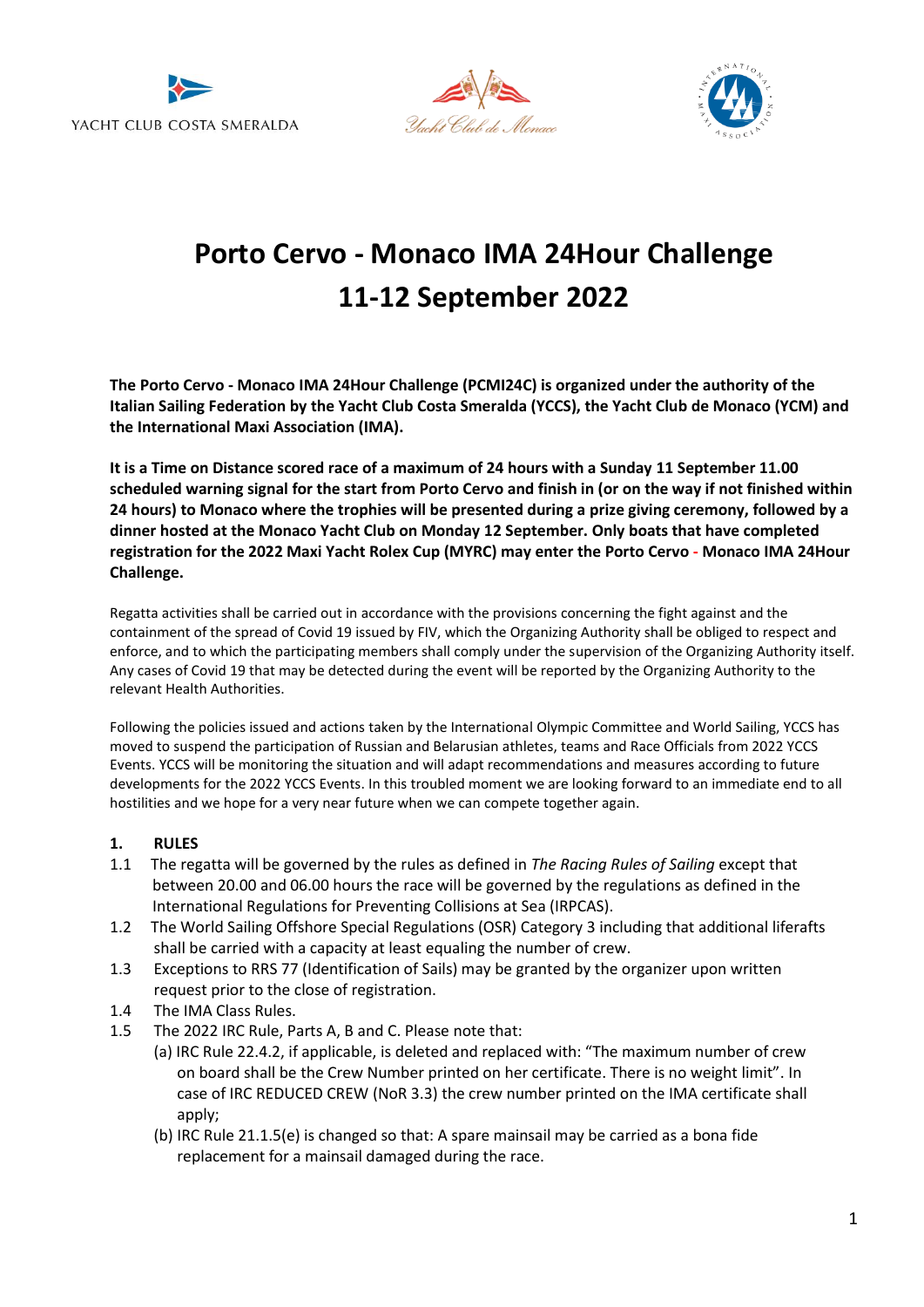





- (c) To facilitate overall scoring Supermaxis will be issued an IRC rating free of charge for the event based on their MYRC ORCsy certificate and if required boat supplied additional information. In this case Supermaxis shall fully comply with their ORCsy certificate.
- 1.6 Steering, ram and winch systems powered by force other than manual, as well as moveable appendages, trim tabs, water ballast and canting keels are permitted if each feature is declared on the IRC certificate (changes RRS 51 and 52);
- 1.7 The official language is English. If there is a conflict between languages, the English text will take precedence.
- 1.8 The registration nationality of a boat is the same as for the 2022 MYRC.
- 1.9 In the event of a discrepancy between the NoR and Sailing Instructions, the Sailing Instructions take precedence (changes RRS 63.7).
- 1.10 COVID-19
	- a) Protocols and prescription regarding the COVID-19 may be published at any time. They will state if they have the status of a rule.
	- b) The organizing authority may postpone or cancel the event at any time if it considers that this is required for reasons related to COVID-19. The competitors are not entitled to claim any compensation for any expenses they have incurred for their participation or preparation for participation in the event.
	- c) [DP]-[NP] The "PROCEDURE FOR REGULATION OF ACTION TO STRUGGLE AND CONTAIN THE SPREAD OF COVID-19 IN AFFILIATED SPORTS CLUBS AND ASSOCIATIONS", current version hereafter referred to as the "PROTOCOLLO". The scoring penalty for a breach of the "Protocollo" shall be a maximum of 10%, depending on the seriousness of the breach committed. The percentage will be calculated with respect to the finishing position of the boat, also in case of an infraction while the boat is not racing, as per RRS 64.2.
	- d) Competitors are required to follow the recommended barrier measures to prevent the spread of COVID-19 in accordance with the health regulations of the Government of the Principality of Monaco.
- 1.11 [DP] Environmental responsibility: It is recalled the Basic Principle which states: "Participants are encouraged to minimize any adverse environmental impact of the sport of sailing", it is recommended that care be taken to protect the environment at all times during and after the event. Especially attention is drawn to RRS 47 -TRASH DISPOSAL- which states: "Competitors and support persons shall not intentionally put trash in the water. This rule applies at all times while afloat. The penalty for a breach of this rule may be less than disqualification".

# **2. ADVERTISING**

- 2.1 [DP] Advertising shall only be displayed in accordance with World Sailing Regulation 20 (Advertising Code).
- 2.2 [DP] Boats will be required to display the following from leaving the dock for the start till the finish of the prize giving / lunch at the Yacht Club de Monaco.
- 2.2.1 Sponsor pennant on the backstay or center back stanchion (if any, supplied at MYRC registration);
- 2.2.2 IMA flag on the forestay while moored at Monaco (supplied at registration);
- 2.3 [DP] Boats intending to display advertising during the regatta shall state in the entry form the nature of such advertising. All advertising shall be approved by the OA.
- 2.4 [DP] Boats are responsible for informing advertisers and sponsors that no activities advertising any brand will be permitted ashore within the Marina Porto Cervo area prior to the start of the race nor the YCM Marina area for the duration of 12 September 2022 without written consent from the OA.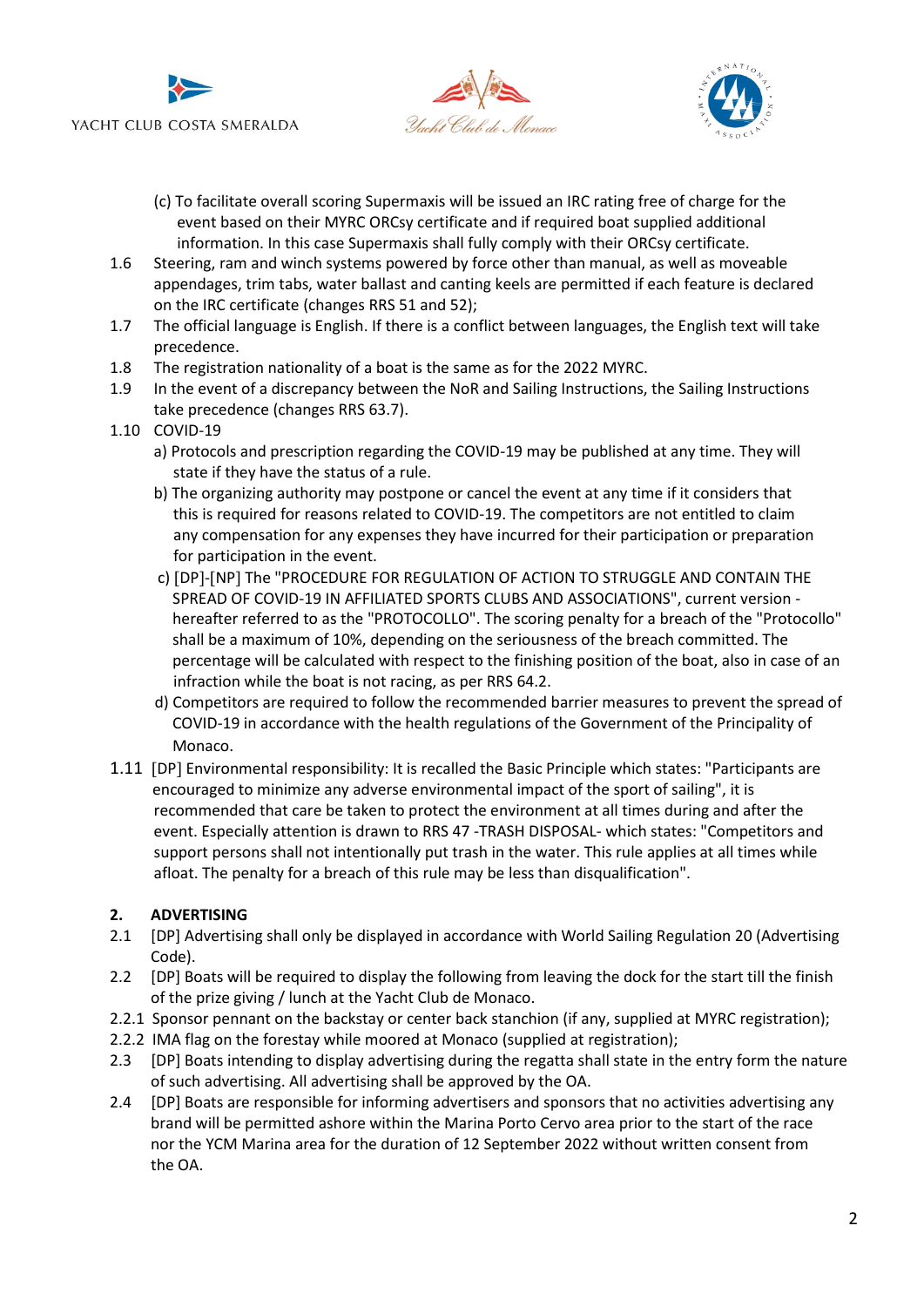





# **3. ELIGIBILITY**

- 3.1 The regatta is open to all boats participating in the 2022 Maxi Yacht Rolex Cup (MYRC).
- 3.2 All boats will start together, scoring for the line honors and overall ToD trophies but if supported by sufficient entries the fleet may be divided in classes and classes may be divided into sub-classes based on the IMA Class Rules for additional trophies.
- 3.3 The rating certificate (and IMA certificate in case of 70% Reduced Crew MYRC entries) as used for the 2022 MYRC will be used for the PCMI24C. Please note 1.5(c).
- 3.4 Competitors must be at least 12 years old and if under 18 years of age will only be permitted to participate if registered as crew for the 2022 MYRC; crew members between 12 and 18 years old shall deliver at registration a disclaimer signed by a parent or guardian; the Parent Guardian Declaration can be found at the race office.
- 3.5 Competitors and boats representing or being from Russia or Belarus are not eligible to take part in this regatta.

# **4. ENTRY**

- 4.1 Entries shall be made on the official Entry Form, which is available on www.internationalmaxiassociation.com or will be supplied on request, please contact: [info@internationalmaxiassociation.com.](mailto:info@internationalmaxiassociation.com) The Entry Form, completed in full, shall be received by the IMA not later than 30 July 2022.
- 4.2 The OA retains the right to refuse any entry for any reason. Entry confirmations will be communicated by the OA. *For late entries, dinner and moorings in Monaco for 12 September 2022 are not guaranteed.*
- 4.3 The Prize Giving Ceremony hosted at the Monaco Yacht Club is free of charge for the owner and his guest. Additional guests may be accepted at the organizer's discretion, but with a maximum of 5 invitees per boat. Participation and number of participants shall be confirmed during registration as indicated in NoR 7. Only persons wearing a YCM bracelet will be admitted.

# **5. SCHEDULE**

- 5.1 Registration: YCCS's Race Office, during office hours from 10.00 September 8 till 16.00 on September 9 (NoR 7).
- 5.2 Skippers' Briefing: YCCS rooftop terrace, 18.00 Friday 9 September 2022.
- 5.3 Scheduled time of the warning signal: 11.00 Sunday September 11.
- 5.4 Finish: Monaco finish line (SI) or boat's position at start time + 24 hours.
- 5.5 Prize giving: Prize giving Ceremony & Owners' dinner, 19.00 Monday 12 September 2022.
- 5.6 The OA and/or race committee reserve the right to modify the schedule according to weather conditions or other unforeseen reasons.

# **6. MEASUREMENTS AND CONTROLS**

- 6.1 Boats shall not be modified from the rating certificate as registered with for the 2022 MYRC. If modification is required to have a safe passage to Monaco this shall not result in racing lighter in displacement or with more sail area than certified. Modifications other than adjusting to OSR Category 3 plus liferafts, additional food and beverages, fuel and water shall be communicated on the entry form.
- 6.2 [DP] The IMA Technical Committee may ask further info or to inspect boats before or after the race. For questions and info[: technicaloffice@internationalmaxiassociation.com](file:///C:/Users/segreteriaregate/AppData/Local/Packages/Microsoft.Office.Desktop_8wekyb3d8bbwe/AC/INetCache/Content.Outlook/XTH9SYHD/technicaloffice@internationalmaxiassociation.com).
- 6.3 A list of ratings of the boats will be posted on the event website [\(www.internationalmaxiassociation.com](http://www.internationalmaxiassociation.com/) ) no later than 15.00 on September 9 (Please note, only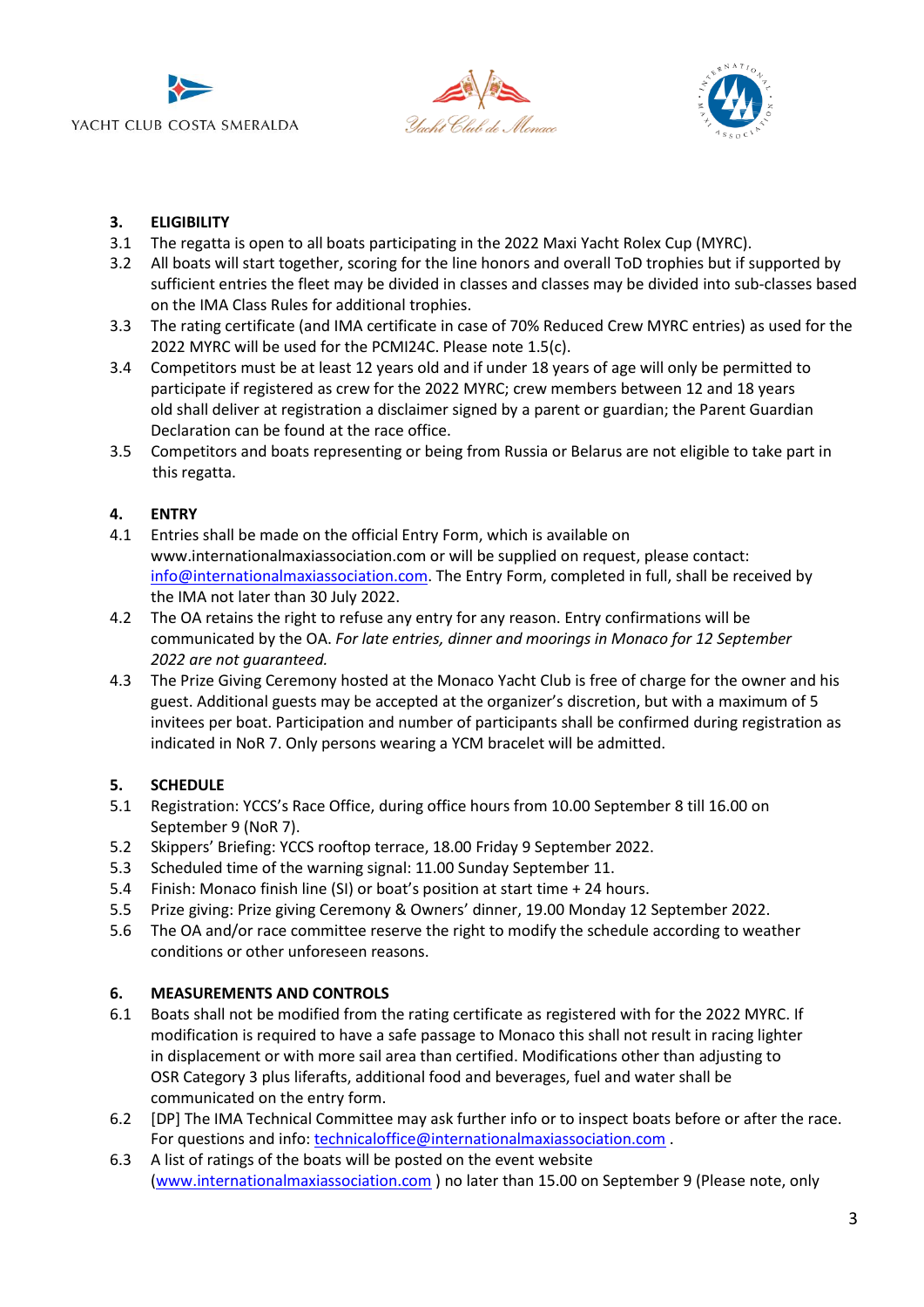





 Supermaxi ratings might differ from those for the MYRC). The list will remain posted on the event website till the start of the race. Rating questions may be submitted to the IMA Technical Committee till 15.00 September 10. Decisions by the IMA Technical Committee are final.

## **7. REGISTRATIONS**

- 7.1 All Registration formalities shall be completed with the IMA Race Secretary at the YCCS's Race Office during office hours from 10.00 September 8 till 16.00 on September 9 unless the OA approves a later time, which it will do only under exceptional circumstances. At registration the following documents will be required:
	- (a) Acceptance of the NoR and a Disclaimer of Liability and insurance;
	- (b) Crew Declaration Form and Media Release consent. All competitors shall be in compliance with the World Sailing eligibility rules;
	- (c) For Italian competitors and boats only, if not already supplied for the MYRC 2022: - FIV cards and a valid medical certification; - Valid FIV authorization to display advertising on boat (if applicable);
	- (d) Foreign competitors must comply with the rules of their national authority.
	- (e) Price giving ceremony and owner's dinner at the Yacht Club de Monaco confirmation in exchange for YCM bracelets.
	- (f) Parent Guardian Declaration (if applicable);

## **8. SAILING INSTRUCTIONS (SI)**

8.1 The SI will be available for competitors upon final registration and published online on the event website at: [www.internationalmaxiassociation.com.](http://www.internationalmaxiassociation.com/)

# **9. PENALTIES**

- 9.1 [DP] Penalties for breaches of a rule other than a rule of Parts 1 or 2 of the RRS may be less than disqualification if the jury so decides.
- 9.2 Redress Limitation: no redress other than in case of assisting others in case of emergency. This changes RRS 60.1(b) and RRS 62.
- 9.3 An international jury will be appointed in accordance with RRS Appendix N. All decisions will be final as provided in RRS 70.5.
- 9.4 The notation [DP] in a rule in this NoR and/or in the Sailing Instructions means that the penalty for a breach of that rule, at the discretion of the international jury may be less than disqualification.

#### **10. SCORING**

- 10.1 The race will be Time on Distance scored and based on either the distance between Porto Cervo start and Monaco finish lines or the distance between the Porto Cervo start and the boat's position at exactly 24 hours of racing from the time of the start, the elapsed times (difference start-finish time or 24 hours) and the IRC rating of the boats converted to ToD. The SI will give further details.
- 10.2 The Low Point System RRS Appendix A shall apply.

#### **11. MOORINGS**

- 11.1 The entry includes free mooring at Monaco Marina from arrival on September 12 till 12.00 September 14 provided that the completed entry form is received by [info@internationalmaxiassociation.com](mailto:info@internationalmaxiassociation.com) no later than 30 July 2022.
- 11.2 For late entries, free mooring and moorings are not guaranteed.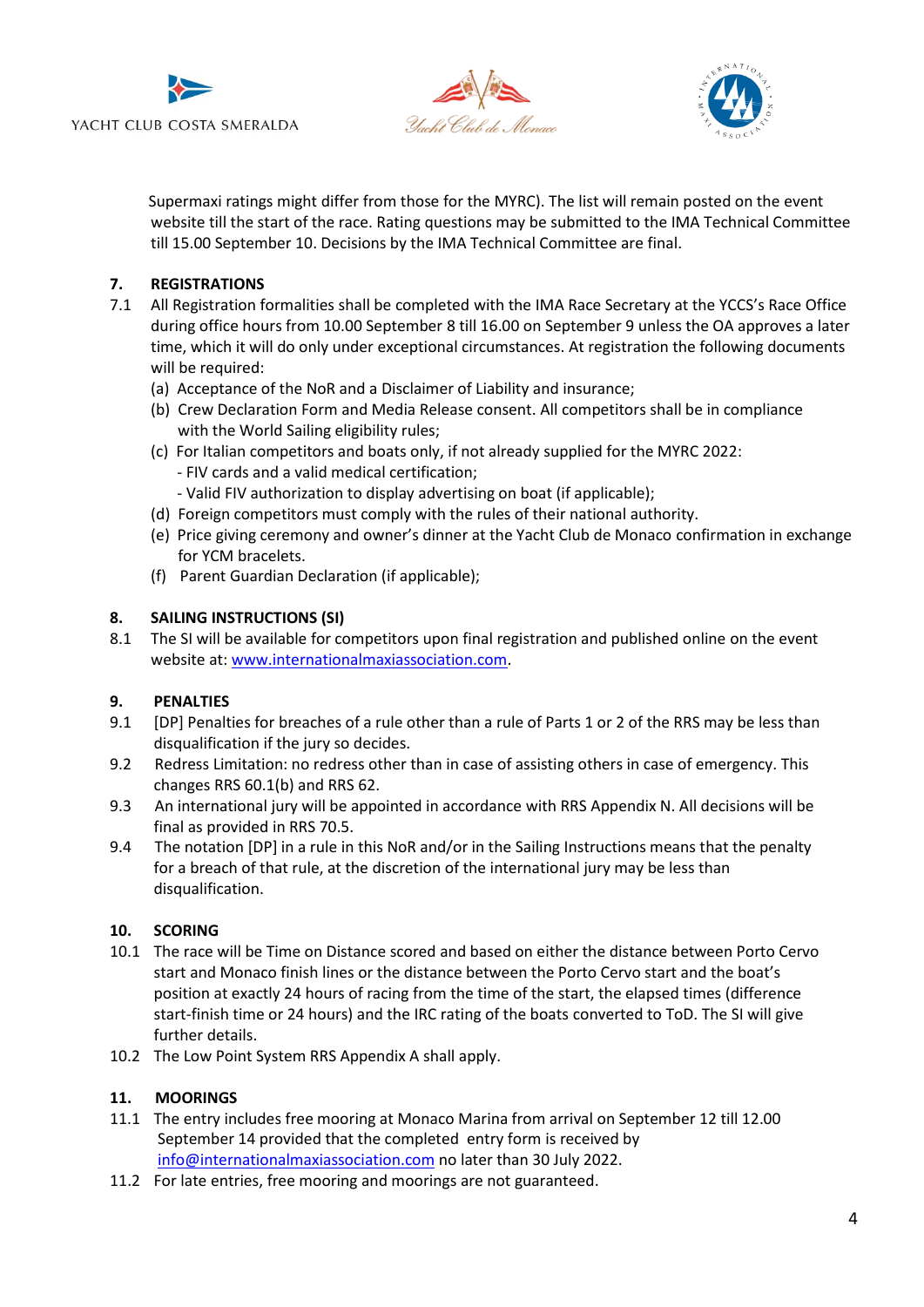





- 11.3 The cost for electricity, water, tenders, or additional periods are not included in the free mooring arrangement and must be paid directly to the YCM Marina Office. The mooring place for any additional period may be different from the mooring place assigned upon arrival from the race. Assignment of moorings will be based on availability of moorings and the characteristics of boats.
- 11.4 To reserve moorings after 12.00 September 14 and for tenders/support boats, submit your mooring requirement to[: assistante.marina@yacht-club-monaco.mc](mailto:assistante.marina@yacht-club-monaco.mc) For additional information about marina services and the price list visit the Monaco Marina website: <https://yacht-club-monaco.mc/en/ycm-marina-en/>
- 11.5 All boats must inform the Harbor Master's office by radio on VHF Channel 14 when they first arrive at Monaco. It is mandatory for all Participants to visit the Harbor Master's Office to finalize their registration.

#### **12. HULL CLEANING AND DIVING RESTRICTIONS PORTO CERVO**

12.1 [DP] Independent swimming/diving inside the Porto Cervo harbour is forbidden. Only the Harbour Master's divers are authorised to swim/dive inside the harbour and they can be booked on VHF Channel 9 or by email to: [e.pileri@marinadiportocervo.com](mailto:e.pileri@marinadiportocervo.com) c/c [info@marinadiportocervo.com.](mailto:info@marinadiportocervo.com) Only boats with a hard, non-polishing or non-ablating and non-biocidal urethane primer or topcoat on the underwater areas of the hull, when at their regatta berths and after permission by the Marina Office, may get their bottom cleaned by the Harbour Master's divers.

#### **13. RADIO COMMUNICATIONS AND ELECTRONIC EQUIPMENT**

- 13.1 All boats shall be equipped with a Marine VHF transceiver capable of operating on VHF channels 09, 14, 16, 71 and 72.
- 13.2 RRS 41 is changed such that for safety purposes boat to boat communication is allowed and encouraged. A dedicated VHF channel shall be used for this purpose and will be advised at the Skippers' briefing. Boats shall maintain a constant watch on the safety channel when racing.
- 13.3 [DP] Except for safety reasons (NoR 13.2) or in case of an emergency or when communicating with the RC, a boat that is racing shall not make transmissions of any kind (voice, written, image, data, etc.) and shall not receive communication of any kind that is not available to all boats.

#### 14. **COMPETITOR DRONES**

- 14.1 [DP] Teams or their representatives shall not fly drones over the PCMI24C or Monaco shore base or over the race area during training or racing days without complying with local legislation and in any case unless prior written approval by the organizer has been obtained.
- 14.2 The approval granted at sole discretion of the organizer may impose limitations on where and when drones may fly.
- 14.3 At any time the risk and responsibility for flying any drone is with the person flying the drone and images made inside the race area shall be shared with the organizer, race committee or jury at reasonable request.

#### **15. PRIZES**

- 15.1 The following trophies and awards will be presented on Monday 12 September:
	- Trophies for the 1st, 2nd and 3rd place boats overall on corrected time;
	- Line honors trophy for the first boat to finish;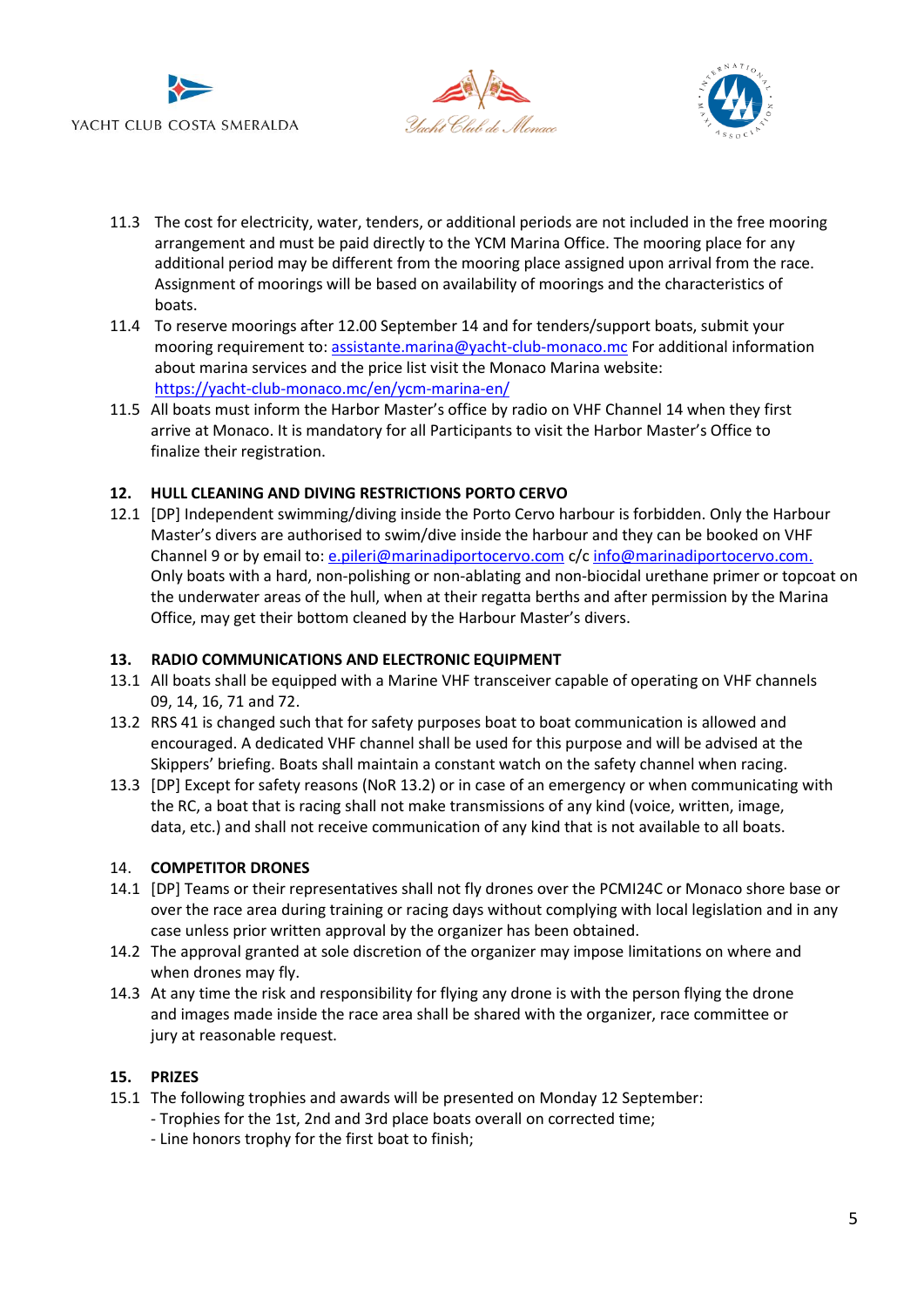





## **16. AMENDMENTS TO THIS NOTICE OF RACE**

16.1 The OA reserves the right to amend this NoR. Any amendments prior to 4 September 2022 will be emailed to owners whose entries have been accepted. Amendments will also be posted on the official website (www.internationalmaxiassociation.com). Amendments to this NoR after 4 September 2022 will be posted on the official website and will be sent to each yacht via e-mail to the e-mail addresses provided on the Entry Form.

#### **17. DISCLAIMER OF LIABILITY**

- 17.1 Competitors agree to be bound by the World Sailing RRS 2021/2024, this NoR and the SI. Competitors agree that the sole and inescapable responsibility for the nautical qualities of any boat participating in the Porto Cervo - Monaco IMA 24h Challenge, including her rigging, safety equipment on board and the competence, behavior and dress of her crew, is that of the Owner/Charterer of the boat. Competitors also agree to take any and all responsibility for all damages whatsoever caused to third persons or their belongings, to themselves or to their belongings, ashore and at sea as a consequence of their participation in the regatta, and hereby relieve from any responsibility, and agree to indemnify on a full indemnity basis and hold harmless, the OA, YCCS, YCM, IMA and its servants, agents and sponsors and their representatives in respect of any claim arising there from.
- 17.2 Competitors shall apply RRS Part 1 Fundamental Rule 3: "A boat is solely responsible for deciding whether or not to start or to continue racing".
- 17.3 In summary, competitors agree that the OA, YCCS, YCM, IMA its servants, agents and sponsors and their representatives have no responsibility for loss of life or injury to members or others, or for the loss of, or damage to any vessel or property.
- 17.4 As part of the registration process, each individual participating crew member will be required to sign a declaration accepting this disclaimer of liability.

#### **18. INSURANCE**

- 18.1 Each participating boat shall be insured with valid third party liability insurance with adequate cover taking into account the value of the boats racing and the measure of damages likely to arise in the event of an accident.
- 18.2 The OA is not responsible for verifying the status or validity of insurance certificates.

#### **19. MEDIA RELEASES**

- 19.1 Competitors and crew members on competing boats grant, at no cost, YCCS, YCM and the IMA biographical material as well as representations of the boats in any media (being television, print and internet media), including video footage, for the sole purposes of advertising, promoting, reporting and disseminating information relating to their involvement in sailing events, in particular the Porto Cervo - Monaco IMA 24h Challenge ("the race"), and to the competitors and crew members' participation in such event.
- 19.2 As part of the registration process, each individual participating crew member will be required to sign a declaration accepting this waiver of rights.

#### **20. CONTACT DETAILS & FURTHER INFORMATION**

- 20.1 IMA Race Secretary: t. +34647497697 | e. [info@internationalmaxiassociation.com](file:///C:/Users/segreteriaregate/AppData/Local/Packages/Microsoft.Office.Desktop_8wekyb3d8bbwe/AC/INetCache/Content.Outlook/XTH9SYHD/info@internationalmaxiassociation.com)
- 20.2 YCM Race Office: t. +377) 93 10 65 05 | e. [regates@ycm.org](mailto:regates@ycm.org) | ws[. www.ycm.org](http://www.ycm.org/)
- 20.3 YCCS Race Office: e. [secretariat@yccs.it](file:///C:/Users/segreteriaregate/AppData/Local/Packages/Microsoft.Office.Desktop_8wekyb3d8bbwe/AC/INetCache/Content.Outlook/XTH9SYHD/secretariat@yccs.it)